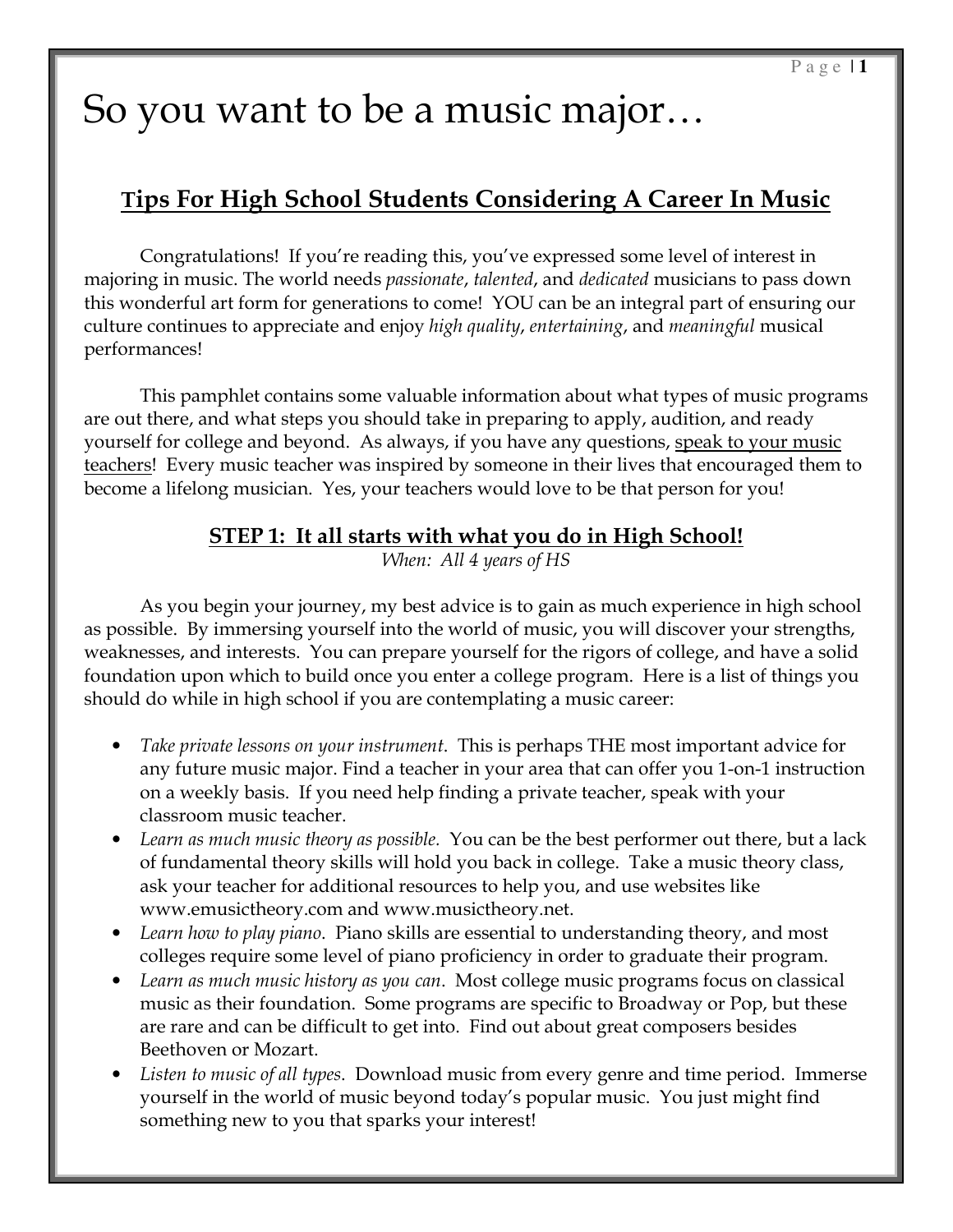- Join as many ensembles as possible. If you are in band, join a choir. If you are in choir, try learning an instrument! This way, you'll be able to learn from different teachers and peers. If you've only performed in a large ensemble, chamber or small group experience is extremely valuable.
- Perform as often as possible. Don't just perform in your large ensemble's Winter or Spring Concerts. Volunteer for as many extra performances as you can, including talent shows, musicals, board meetings, honors banquets, graduations, special school events, community theater, etc. Every performance provides a different experience, and will prove invaluable for those choosing a career in music. If there is an opportunity to perform, no matter how small, do it!
- Take on a leadership role. Apply to be a section leader, drum major, president, etc. Do anything you can to promote the success of your ensemble, and offer your director as much assistance as you can. You will learn much more about what it takes to be a career musician by seeing what goes on behind the scenes.
- Tell your music teacher you are considering a career in music. Your teacher can help steer you in the right direction and give you more information about majoring in music. Use your teacher as your best resource. They will be more than happy to help you!

## STEP 2: Research types of music majors and career options

When: Sophomore and Junior year

Here is a list of the most common music majors available at many colleges and universities:

- Music Performance for those interested in performing professionally as your fulltime career
- Music Education for those interested in becoming a music teacher and working in a K-12 school system, and possibly teaching at a college/university in the future
- Music Composition for those interested in writing music as a full-time career
- Music Production for those interested in working in a music studio as an engineer or producer
- Music Business/Management for those interested in working in the music business, recording industry, or artist management
- Music Therapy for those interested in using music as a source of healing and comfort in hospitals or other healthcare settings
- Ethnomusicology for those interested in making a career out of studying music in cultures around the world
- Musical Theater for those interested in pursuing a career in performing professionally on a musical theater stage (Broadway, touring, regional, etc.)

Colleges and universities across the United States offer many variations of the majors listed above. Some are very specialized and specific (such as Jazz Composition or Film Scoring), others have programs that are more generalized. You'll need to do your research to find what's best for you!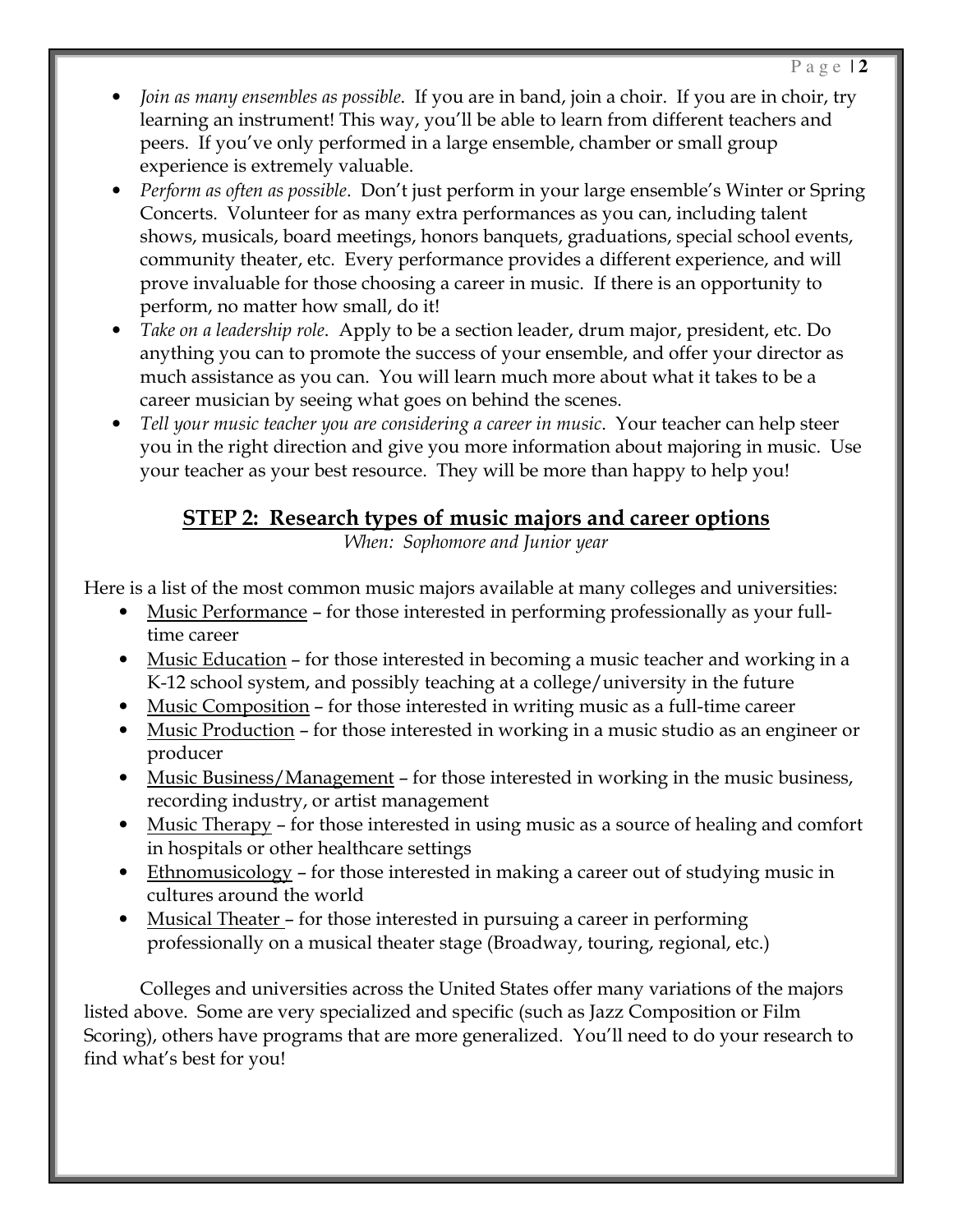#### STEP 3: Choosing the right music major for you

When: Junior year-early Senior year

It all starts with an honest evaluation of your musical strengths, weaknesses, and interests. Knowing your *limits*, as well as your *potential*, is key in determining what path you should take as a music major. Different music majors require different skills:

- A performer must have the highest level of musical technique, dedication, and a willingness to spend most of his/her time auditioning, practicing, and rehearsing. Be prepared to move/travel depending on wherever you can find work! Jobs are tough to find, and only the absolute best in their craft will be able to sustain a career as a fulltime performer.
- A music teacher must combine a personal passion for music with the ability and dedication to connect with children day in and day out. Music teachers must have a strong command of music theory, history, conducting, and technical skill on his/her instrument, as well as a full understanding of educational theories, pedagogy, and willingness to handle the rigors of working in a school setting. (*check out* www.nafme.org)
- A composer must have a complete command of music theory along with the creativity to continually write new works. Composers can work in film, television, advertising, or alongside producers in the music recording industry. Composers don't necessary need the highest level of technical skill on their own instrument, but must understand how to write for every instrument or ensemble type.
- A music engineer must combine musicianship with a command of recording technology. This field requires someone to have the ability to operate complex equipment while collaborating with musicians and producers. Engineers and producers can work in film, television, advertising, music studios, live music venues, and more.
- A music manager is someone who handles the booking, travel, promotion, and finances of musicians or groups. A manager can work for a major record label, independent label, local orchestra, performance venue, or theater. This type of career requires more business, legal, and financial savvy than musicianship.
- A music therapist combines a passion for helping others with a strong level of musicianship. This career requires a deep knowledge of music of all genres, and an ability to use the emotional connection with music to heal and comfort others. (check out www.musictherapy.org)
- An ethnomusicologist must have a strong command of sociology, research skills, writing skills, and music history. Ethnomusicologists travel the world researching various cultures' musical traditions. They publish/lecture/write about their findings to help promote a greater understanding of how diverse and integral music is to societies worldwide. (check out www.ethnomusicology.org)

Next, picture yourself in 10-20 years. What do you see yourself doing? Which of the above descriptions appeal to you? Whatever your career path, make it something you LOVE to do. Of course, it's essential to earn enough money to provide for your family. Some music majors have greater earnings potential, job security, and job availability than others.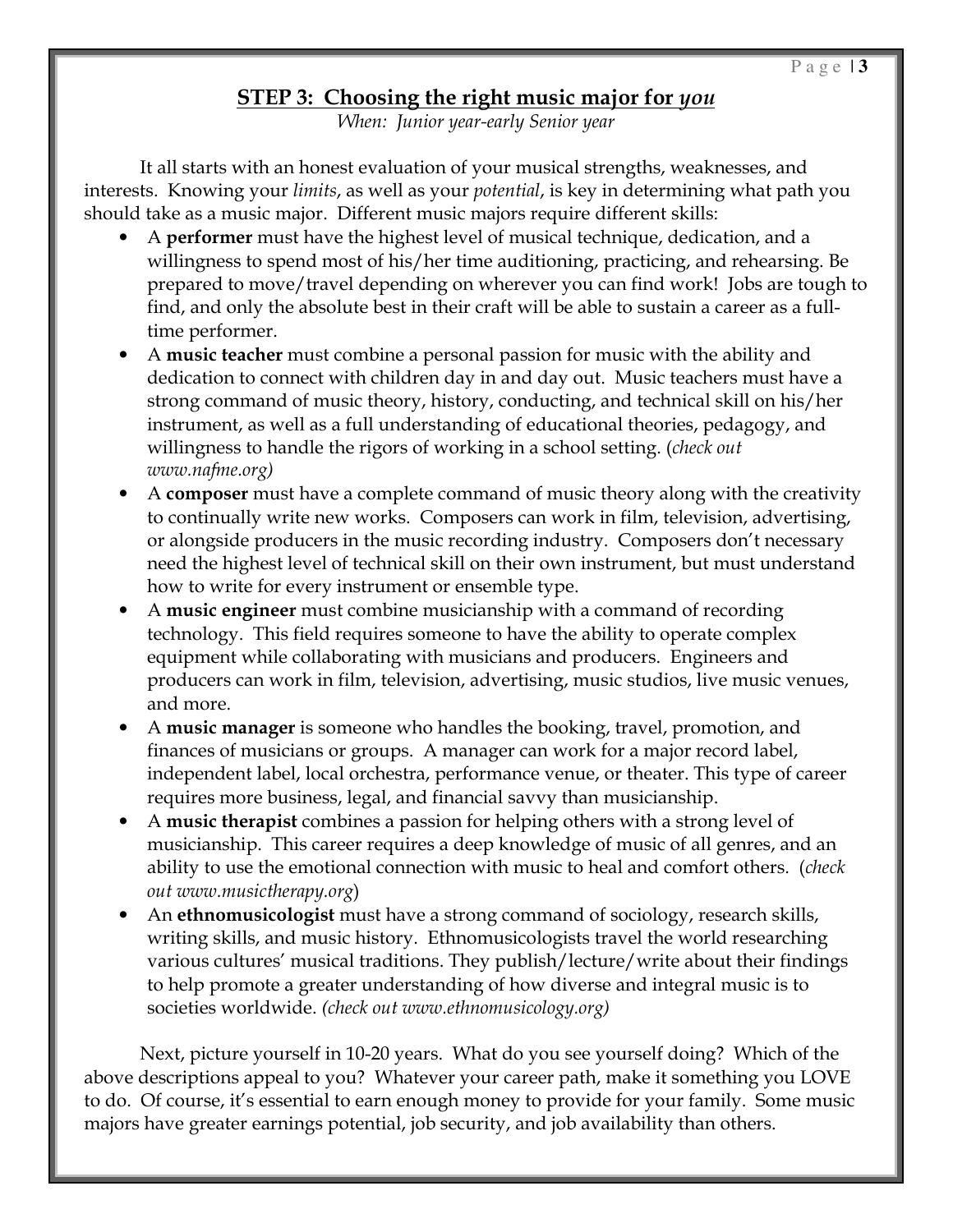However, there is a huge difference between a JOB and a CAREER. A job is something you do to make money in order to sustain your everyday lifestyle. A career is a job that also fulfills your personal goals and dreams. A career is a "life calling," something that may require sacrificing personal time and wealth for a larger purpose. If a job is all you are looking for (\$ to pay bills), becoming a music major is NOT for you. Being a life-long musician can be both challenging and rewarding at the same time, depending on your priorities and goals. Remember this quote: "Find a job you love and you'll never work a day in your life." - Confucius

#### STEP 4: Finding the right college or university

When: Junior year

Once you've chosen which major suits you best, use the internet to research the best schools that offer that program. Start by going to *bigfuture.collegeboard.org*. This site gives you the ability to search for colleges and programs using your specific parameters (location, size, etc.). You can also Google your major with some key words like "top music education programs" or "best music conservatory." If staying close to home is a priority, check out all the state schools (Rowan, TCNJ, Rutgers, Monclair, Kean, William Patterson, Stockton) to see if they offer your major. Not every school has the programs listed in Step 2. Some only offer Performance and Education. Others have more varied opportunities. To help narrow your search, consider the following:

- Do I want to be in a rural area or city?
- Do I want to stay local, or go out of state?
- How big is the music program? Do I want to be in a big school or small school?
- Will I be able to have a job while in school?
- How are my grades? Can I get into my school of choice?
- Can I afford my school of choice? What scholarships do they offer?
- What is the program sequence to graduate? Can I finish this program in 4 years?
- What type of music is the main concentration? Classical? Broadway? Pop?
- Which professors will I be working with? What is their background and experience?

For more information about things to consider when looking for a music school, visit: www.majoringinmusic.com

#### STEP 5: Visit and learn more

When: Junior year, summer before Senior year

Try to narrow your list down to 6-8 schools. More or less is OK, too. Once you are ready to learn more about them, do the following, ideally during your junior year:

- Visit every school on your list
- Try to schedule a sample "lesson" with one of the teachers on your instrument
- Watch a rehearsal of an ensemble (choir, band, etc.)
- Get a feel for the campus to see if the environment is right for you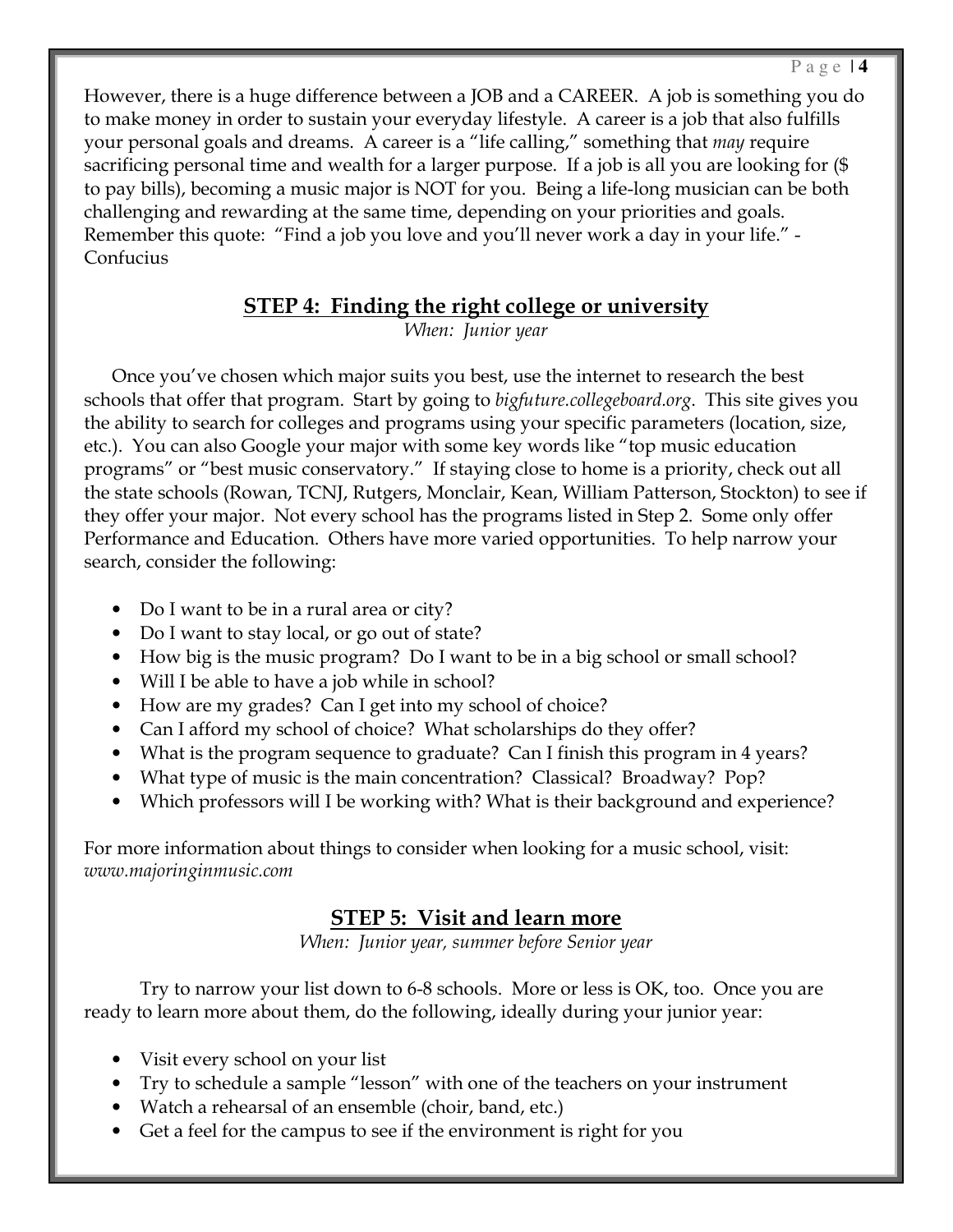- Speak with the professors who teach the classes you'd have to take.
- Speak with current music students to find out what their experience has been so far. Speak with as many as you can to get a wide variety of opinions.
- Speak with admissions counselors about the application process for the school
- Speak with someone in the music department about the process for auditioning for the music program.

### **STEP 6: Make your choice and apply**

When: Fall of Senior year

 After you've done your research, made a decision about your major, and visited schools, it's time to make your final choices and apply to the schools you'd be happy and excited to attend. It's recommended to apply to 6-8 schools, but more or less is OK, too. At this point in the process, it's best to work with your HS guidance counselor to make sure you are following the procedures correctly! Some suggestions:

- Know what's due, where, and when. Stay on top of every deadline!
- Make sure you get recommendations from music teachers
- Apply for as many scholarships as possible

### STEP 7: Prepare for auditions

When: Summer after Junior year into Senior year

 Depending on your major, you might need to audition to get into your program. It is possible to get accepted to the college or university without being accepted into the music program.

- Find out exactly what you need to prepare for auditions. Some schools require certain pieces to be performed, others give a genre/time requirement that you must follow.
- Some schools also have students complete a theory or aural skills exam in addition to performing at the audition.
- Practice with your private teacher or school music teacher for several months, not weeks before your audition.
- The more elite the institution, the tougher it will be to get in. Conservatories like Eastman or Julliard will have much higher standards than state schools. Remember, even if you are the best in your school on your instrument, there are thousands of others who fit the same description across the country. Spots in these programs are limited!
- Professors want to see how prepared you are, how mature and professional you can be, and if you have a strong enough foundation in musical technique to be successful at their institution.
- Those majoring in music performance are generally held to a higher standard than those entering music education, but that is not always the case.